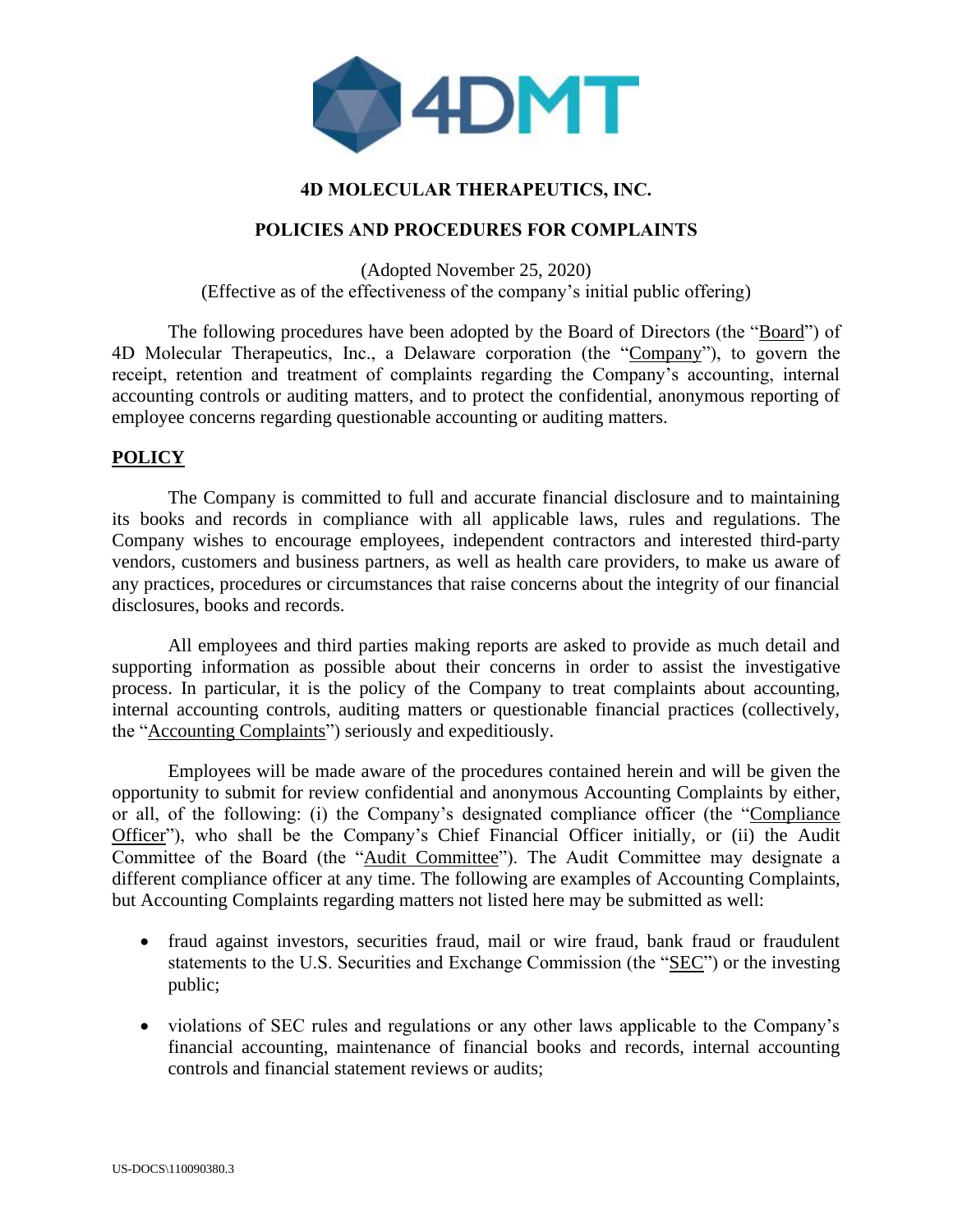- fraud or deliberate error in the preparation, evaluation, review or audit of any financial statement of the Company;
- significant deficiencies in or intentional noncompliance with the Company's internal accounting controls;
- misrepresentations or false statements regarding a matter contained in the financial records, financial reports or audit reports of the Company; and
- deviations from the full and fair reporting of the Company's financial condition.

If requested by the employee, the Company will protect the confidentiality and anonymity of the employee to the fullest extent possible, consistent with the need to conduct an adequate review. Vendors, customers, business partners and other parties external to the Company will also be given the opportunity to submit Accounting Complaints; however, the Company is not obligated to keep Accounting Complaints from non-employees confidential or to maintain the anonymity of non-employees.

All Accounting Complaints will be reviewed under Audit Committee direction and oversight by the Compliance Officer or such other persons as the Audit Committee determines to be appropriate.

It is the Company's policy to comply with all applicable laws that protect its employees against unlawful discrimination or retaliation by the Company or its agents as a result of their lawfully reporting information regarding, or their participation in, investigations involving matters outlined in the scope of this policy. Specifically, the Company's policy prevents any employee from being subject to disciplinary or retaliatory action by the Company or any of the Company's employees or agents as a result of the employee's:

- disclosing information to a government or law enforcement agency, where the employee has reasonable cause to believe that the information discloses a violation or possible violation of federal or state law or regulations; or
- providing information, causing information to be provided, filing, causing to be filed, testifying, participating in a proceeding filed or about to be filed, or otherwise assisting in an investigation or proceeding regarding any conduct that the employee reasonably believes involves a violation of:
	- o federal criminal law relating to securities fraud, mail fraud, bank fraud, or wire, radio and television fraud;
	- o any rule or regulation of the SEC; and
	- o any provision of federal law relating to fraud against stockholders.

However, employees who file reports or provide evidence which they know to be false or without a reasonable belief in the truth and accuracy of such information will not be protected by the above policy statement and may be subject to disciplinary action, including termination of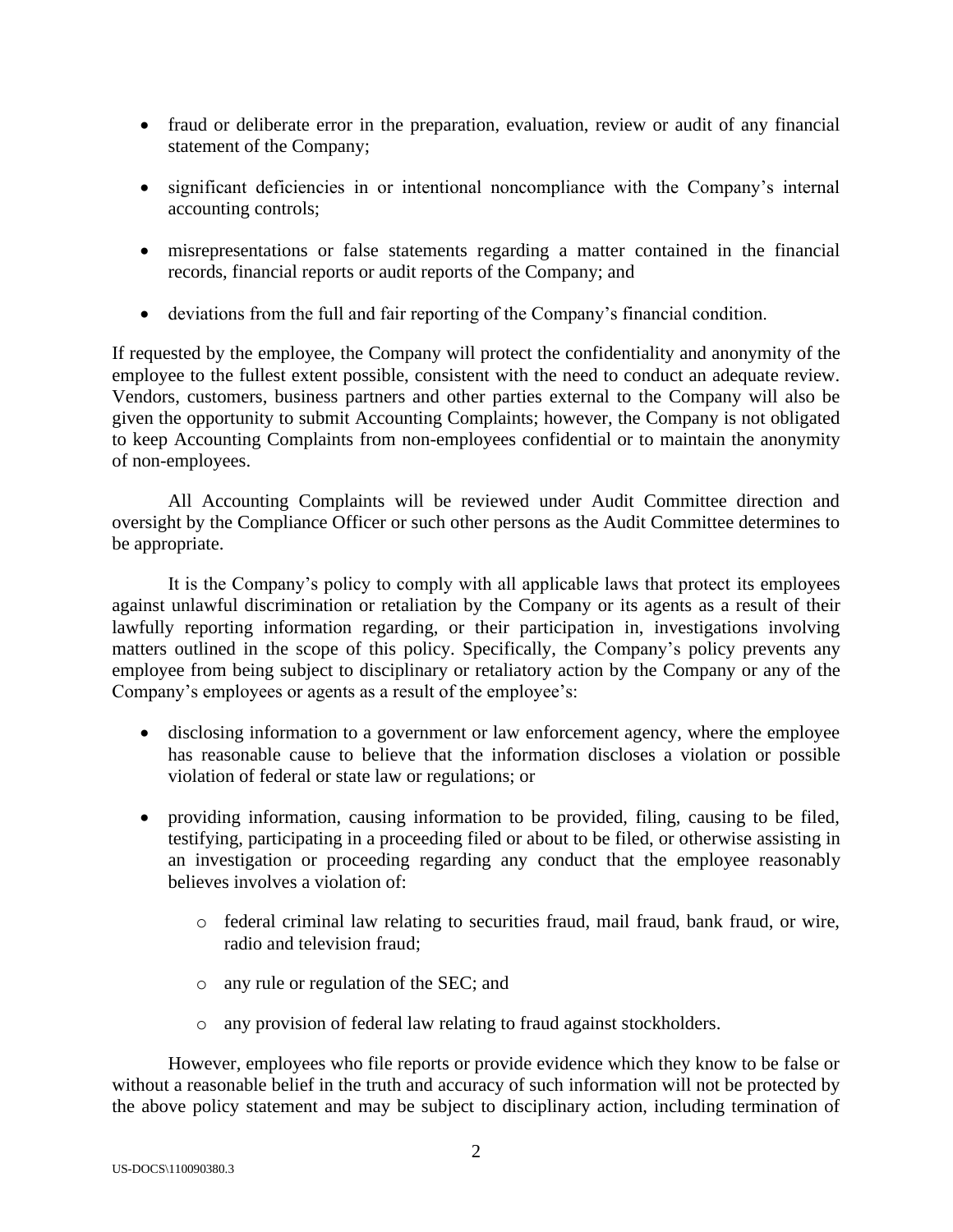their employment. In addition, except to the extent required by law, this policy is not intended to protect employees who violate the confidentiality of any applicable attorney-client privilege to which the Company or its agents may be entitled under statute or common law principles, or to protect employees who violate their confidentiality obligations with regard to the Company's trade secret information. Employees considering providing information that may violate these privileges or reveal the Company's trade secrets should consult an attorney before doing so. Nothing herein is intended to or shall prevent an employee from communicating directly with, cooperating with, or providing information to, any federal, state or local government regulator, including, but not limited to, the SEC, the U.S. Commodity Futures Trading Commission, or the U.S. Department of Justice.

If any employee believes he or she has been subjected to any harassment, threat, demotion, discharge, discrimination or retaliation by the Company or its agents for reporting Accounting Complaints, he or she may file a complaint with the Compliance Officer. If it is determined that an employee has experienced any improper employment action in violation of this policy, the Company will endeavor to promptly take appropriate corrective action.

Any third-party handling complaints or any part of the complaint process will comply with these policies and procedures.

## **PROCEDURES**

The Company urges any person desiring to make an Accounting Complaint to contact the Compliance Officer directly. For persons who wish to make an Accounting Complaint but do not wish to contact the Compliance Officer directly, the Company has established alternative procedures to report an Accounting Complaint anonymously. If the Complaint involves the Compliance Officer, the person desiring to make the Accounting Complaint should contact the Chairman of the Board or the Chairman of the Audit Committee or the Company's outside legal counsel. Any person who desires to report an Accounting Complaint has four (4) options for doing so.

## **Receipt of Accounting Complaints**

- 1. Telephone Hotline: Any person with an Accounting Complaint can call 855-787-3158 (toll-free) to submit his or her Accounting Complaint. Employees who call this number need not leave their names or other personal information and reasonable efforts will be used to conduct the investigation that follows from any employee call in a manner that protects the confidentiality and anonymity of the employee making the call. The phone call will be received by a third-party contractor specifically engaged to provide Accounting Complaint services. Among other things, the following information may be requested by the person receiving the call:
	- if the caller is an employee, the division of the Company in which the caller works and, if the caller is a non-employee, where such person is employed or such person's relationship to the Company;
	- any relevant information concerning the allegations; and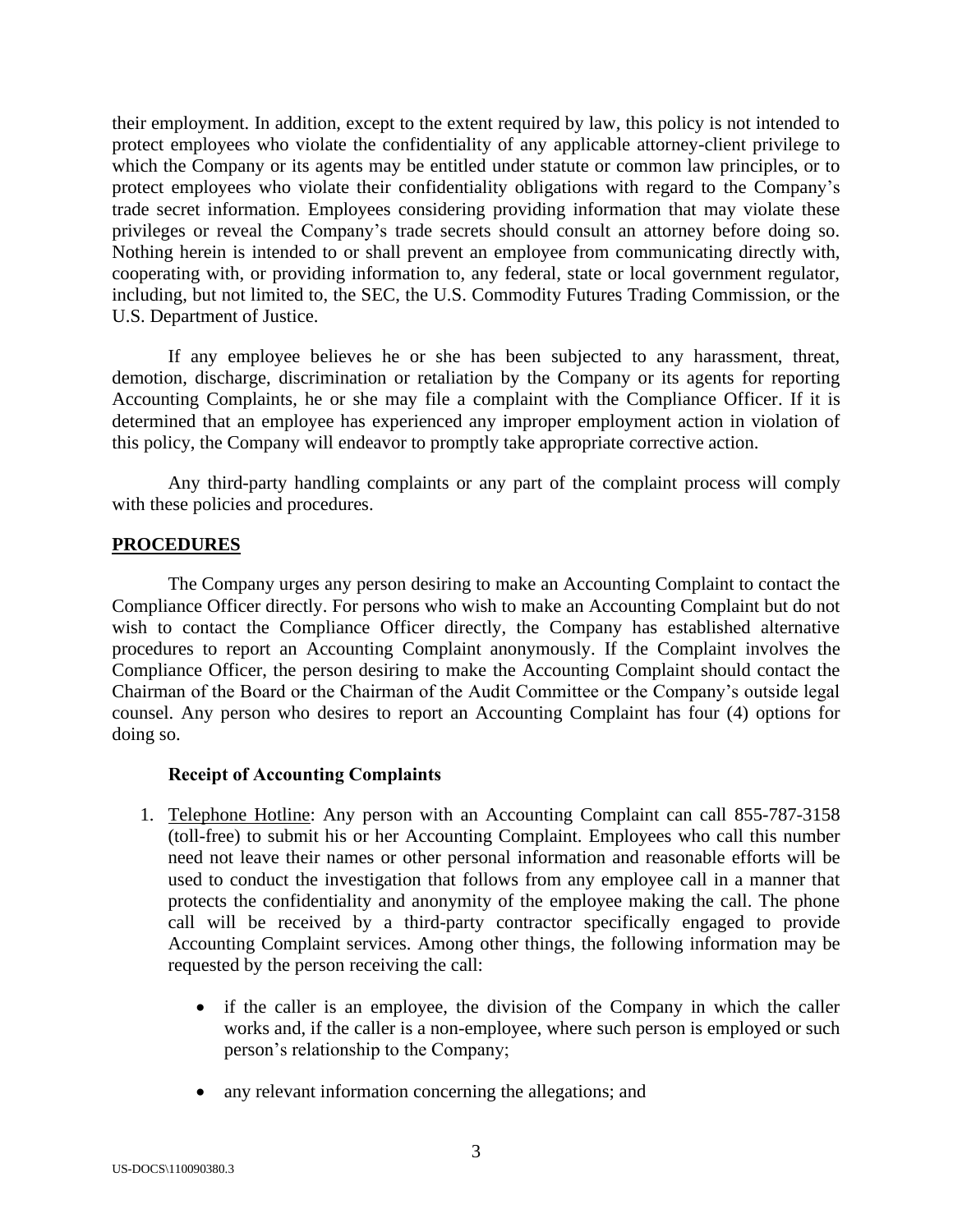• name of the caller (unless the caller decides to remain anonymous).

The information from the call will be documented in a format acceptable to the Company, shall include at a minimum a written description of the information received concerning the Accounting Complaint allegations.

For Accounting Complaints received through the telephone hotline, the written description of the complaint prepared by the third-party contractor will be provided to the chairman of the Audit Committee and our Chief Financial Officer. For ethics complaints or other complaints that are not Accounting Complaints, the written description of the complaint prepared by the third-party contractor will be provided to the Compliance Officer and such complaint will be under Audit Committee oversight under the Code of Business Conduct and Ethics.

2. Online Fraud and Whistleblower Complaint: Any employee with an Accounting Complaint may follow the Fraud and Whistleblower Complaint link on the Company's Intranet site. Any employee may also submit an Accounting Complaint directly by logging on at https://www.whistleblowerservices.com/4DMT.

The website will ask you to identify the category of your complaint. The categories "Accounting and Auditing Matters," "Embezzlement," "Falsification of Contracts, Reports or Records" and "Securities Violations" will be considered Accounting Complaints under this policy. The content of such complaints will be sent anonymously by e-mail to the chairman of the Audit Committee, who is Jacob Chacko. If you identify your complaint as falling into some other category, the content will instead be sent anonymously by e-mail to the Compliance Officer.

Reasonable efforts will be used to conduct the investigation that follows from any employee submission of an electronic Accounting Complaint in a manner that protects the confidentiality and anonymity of the employee making the complaint.

- 3. Audit Committee: Any person with an Accounting Complaint can report to the Audit Committee openly, confidentially or anonymously. Fraud and accounting allegations can be made orally or in writing to Audit Committee members Jacob Chacko, Bill Burkoth and Charles Theuer. Employees submitting this information need not provide their names or other personal information and reasonable efforts will be used to conduct the investigation that follows from any employee who reports an Accounting Complaint in accordance with the procedures set forth herein in a manner that protects the confidentiality and anonymity of the employee submitting the Accounting Complaint.
- 4. Written Complaints: Any person may submit a written Accounting Complaint to the Compliance Officer at the following address:

4D Molecular Therapeutics, Inc. Attn: Compliance Officer 5858 Horton Street #455 Emeryville, CA 94608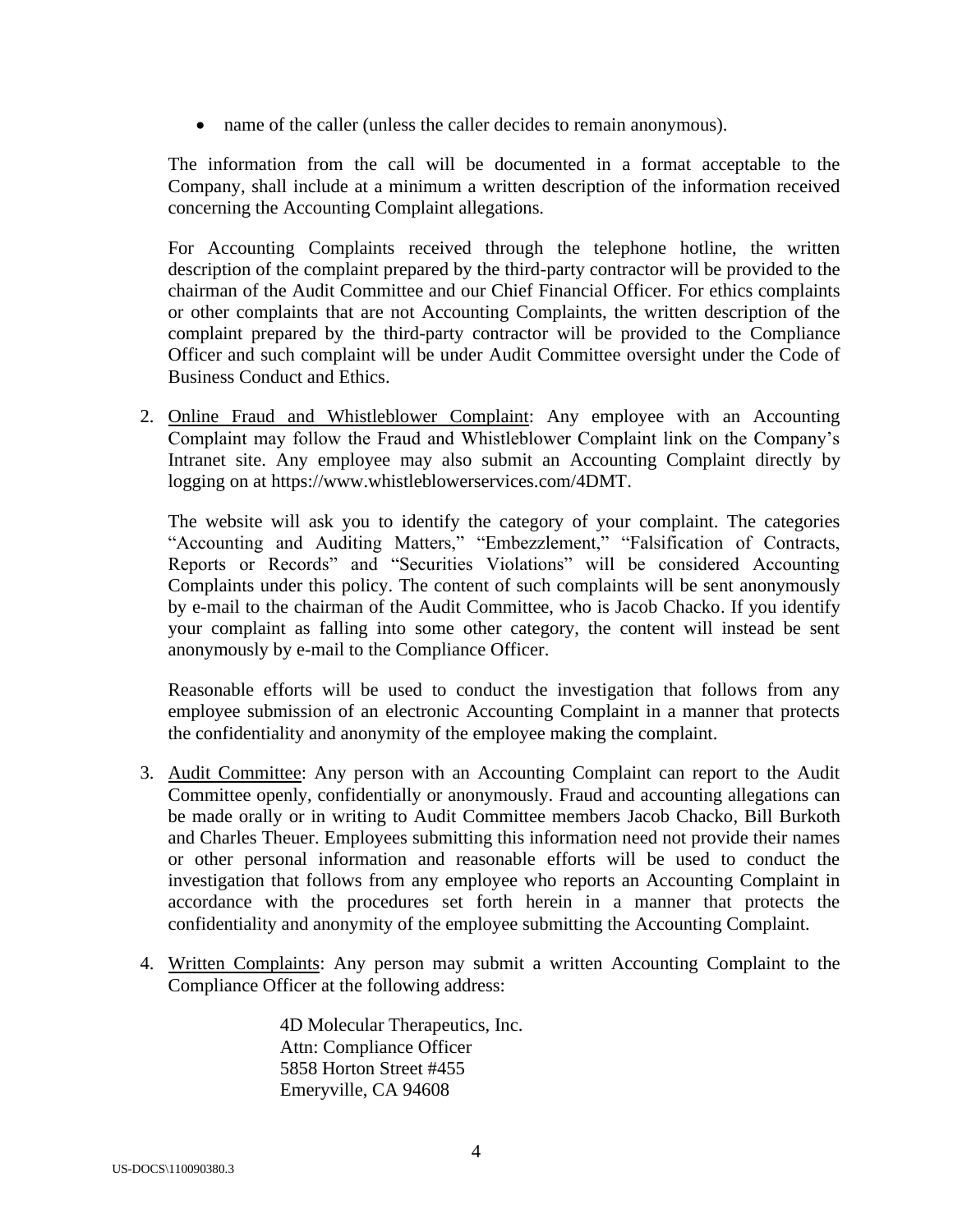Employees submitting this information need not provide their names or other personal information and reasonable efforts will be used to conduct the investigation that follows from an Accounting Complaint from an employee in a manner that protects the confidentiality and anonymity of the employee submitting the Accounting Complaint.

## **Treatment of Accounting Complaints**

- 1. An Accounting Complaint made under these procedures shall be directed to the Compliance Officer and/or the Audit Committee according to the procedures set forth above, and to the Audit Committee in the event of the Compliance Officer's extended absence. The Audit Committee shall be notified promptly of all Accounting Complaints.
- 2. The Compliance Officer or the Audit Committee, as applicable, shall review the Accounting Complaint, and may investigate it himself or herself or themselves or may assign an employee, outside counsel, advisor, expert or third-party service provider to investigate or assist in investigating the Accounting Complaint. The Compliance Officer or the Audit Committee, as applicable, may direct that any individual assigned to investigate an Accounting Complaint work at the direction of or in conjunction with the Company's outside legal counsel or any other attorney in the course of the investigation. The Compliance Officer or the Audit Committee will confidentially inform the reporting person (if his or her identity is known) that the Complaint has been received and provide him or her with the name of, and contact information for, the investigator assigned to the claim.
- 3. Unless otherwise directed by Compliance Officer or the Audit Committee, as applicable, the person assigned to investigate will conduct an investigation of the Accounting Complaint and report his or her findings or recommendations to the Compliance Officer and the Audit Committee. If the investigator is in a position to recommend appropriate disciplinary or corrective action, the investigator also may recommend disciplinary or corrective action.
- 4. If determined to be necessary by the Compliance Officer or the Audit Committee, as applicable, the Company shall provide for appropriate funding, as determined by the Compliance Officer or the Audit Committee, as applicable, to obtain and pay for additional resources that may be necessary to conduct the investigation, including without limitation, retaining outside counsel and/or expert witnesses.
- 5. Confidentiality of the employee submitting the Accounting Complaint will be maintained to the fullest extent reasonably possible, consistent with the need to conduct an adequate investigation. In the course of any investigation, the Company may find it necessary to share information with others on a "need to know" basis. If the investigation confirms that a violation has occurred, the Company will promptly take appropriate corrective action with respect to the persons involved, including discipline up to and including termination of employment, and, in appropriate circumstances, referral to governmental authorities, and will also take appropriate steps to correct and remedy any violation.